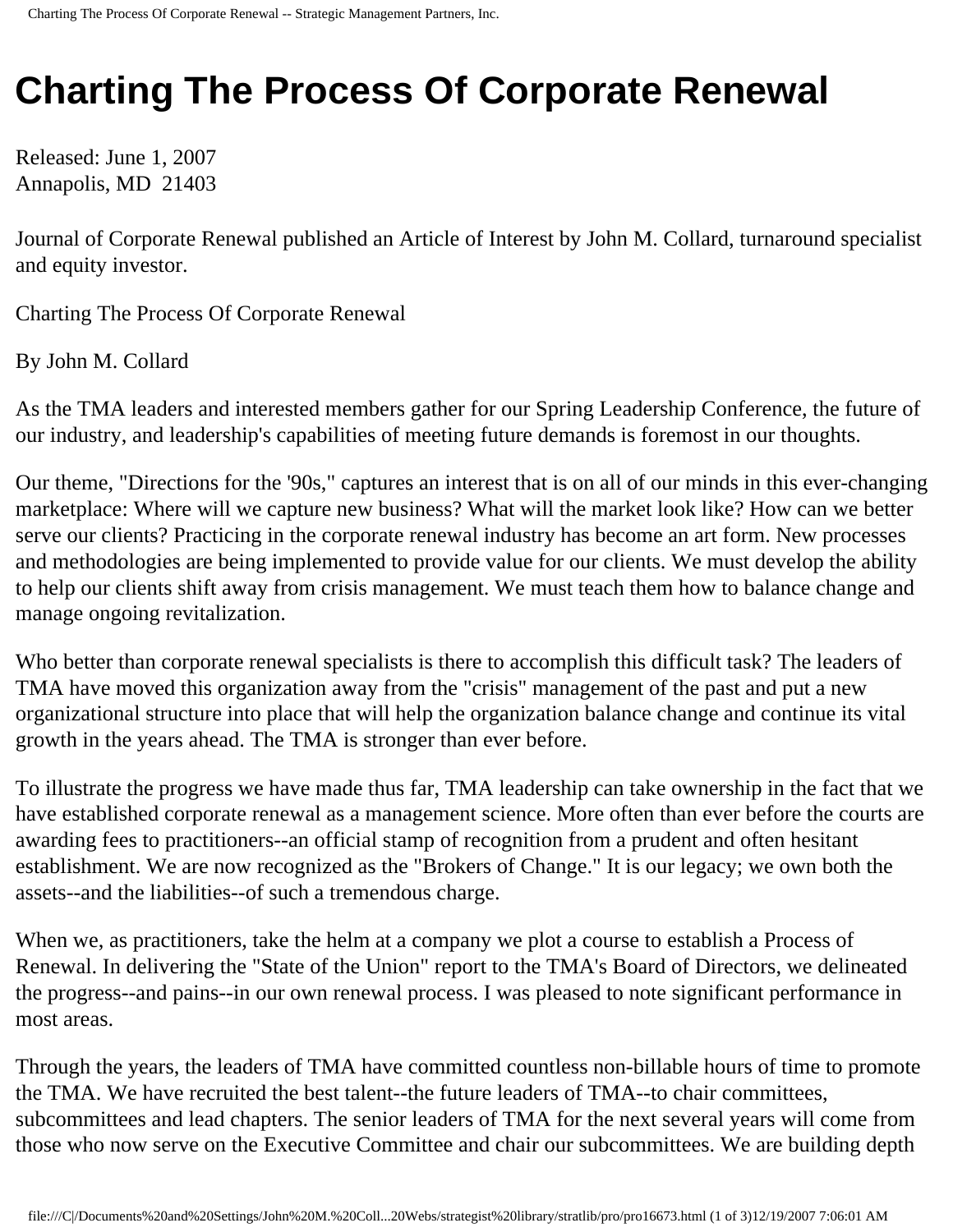Charting The Process Of Corporate Renewal -- Strategic Management Partners, Inc.

in what will continue to be an all volunteer organization. Succession is important to posture for the future. Before, there were a few doing so much; now, there are more new faces joining the team every day.

To provide continuity we established a Chairman's Council to ensure that the best thinking and work of the past comes forward and continues to influence the organization. These former statesmen of the TMA are available as advisors and counselors for future leaders.

While revamping the internal processes of the organization we have not taken our eye off TMA's highest priority: To promote the profession of corporate renewal and revitalization so that our members benefit from continued and new business activities. Our sponsorship, directory and newsletter programs continue to be an important link to members, our referral sources and the outside world. We are showing up more often in the press.

Our Speakers Bureau is off to a good start. Three CTP's presented "Signs That Indicate a Company Heading for Trouble" on New York City's WNYE Radio, 91.5 FM. This year, TMA members will solicit the interest of referral constituencies at more than six conferences of other organizations.

In a dynamic year for the organization we have held our leaders and committee chairs to the highest standards of accountability--we look forward to reporting their progress in the May/June issue of this newsletter. As members, you should actively be able to see that we are investing your dues back into the organization for increased benefits and services.

At mid-point in my chairmanship of this organization, I feel that it is appropriate to say "Thank You" for the opportunity to serve and to bring to fruition the vision of a strong and growing organization, able to compete for the attention of our constituents [our customers]. I have grown as a professional while serving as your chairman and look forward to the year end report that will demonstrate the same momentum, progress and success as we have attained in the first six months. Please feel free to call me with your thoughts and comments--you can make a difference in this organization, and to the corporate renewal profession.

The Process of Renewal

- \* Restructure Operations
- \* Provide Leadership
- \* Build Revenue Base
- \* Be Fiscally Responsible
- \* Promote the Need for Your Services
- \* Deliver Value and Benefit to Customers

## About the Author

John M. Collard, is Chairman of Annapolis, Maryland-based Strategic Management Partners, Inc. (410- 263-9100, [www.StrategicMgtPartners.com](http://www.strategicmgtpartners.com/) ), a nationally recognized turnaround management firm specializing in interim executive leadership, asset recovery, and investing in underperforming